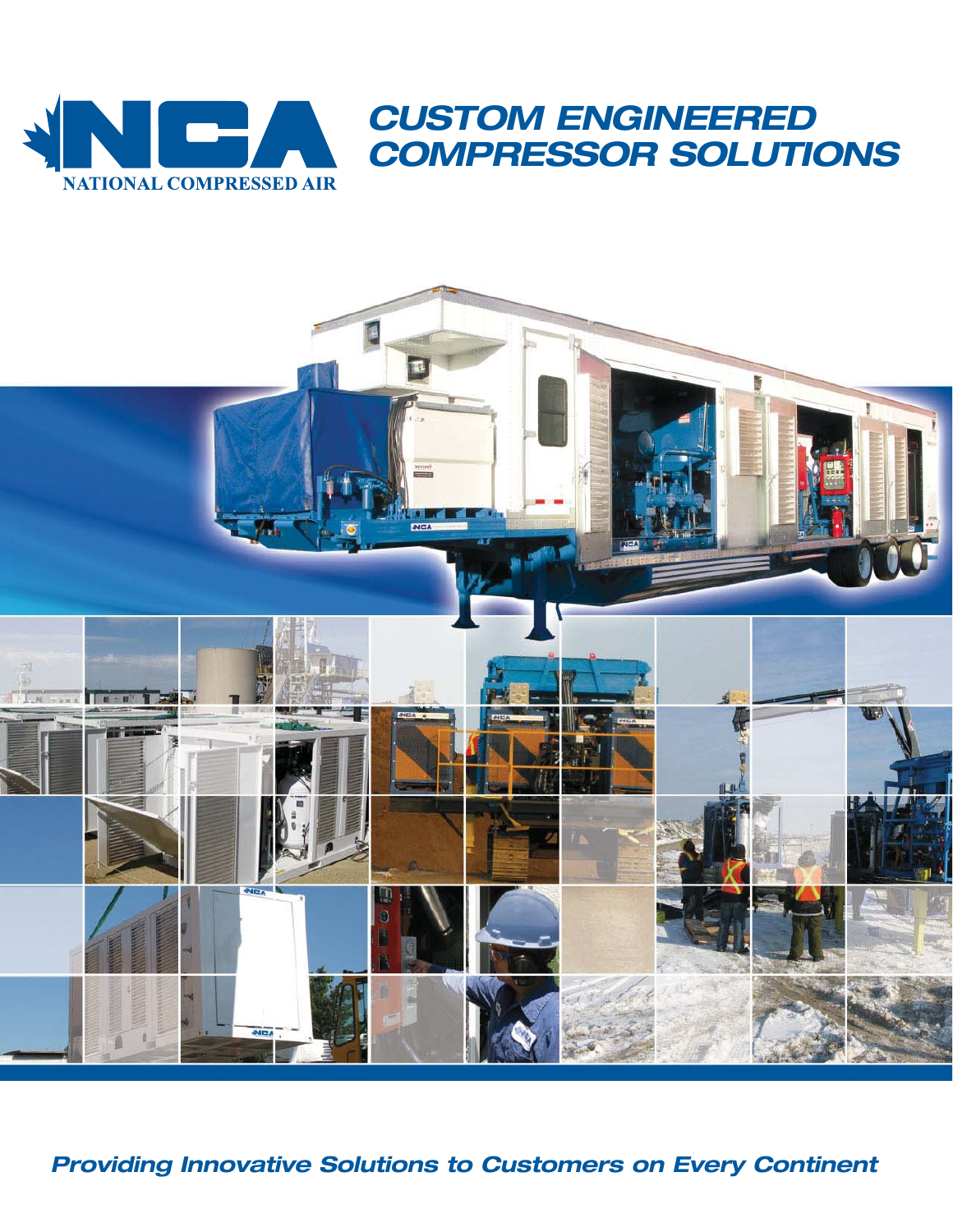

**National Compressed Air is a world leader in custom engineered compressor systems, drills and track carriers. With our in-depth knowledge of applications, our technical expertise and our modular manufacturing techniques, we can provide the custom engineered compressor solutions and packaging options you are looking for.**

### **Reliable Performance Wherever You Need It**

Today, NCA compressors are hard at work in the heat and humidity of jungles and deserts, on remote mountain-tops, in the frigid Canadian Arctic and on offshore drilling platforms. Regardless of the destination, you can count on our design excellence and years of experience to deliver maximum equipment reliability.

### **Built For You – Built With You**

We will draw upon our extensive knowledge of compressed air technologies and combine that experience with your understanding of operating conditions. Together we can create compressor solutions that will achieve maximum efficiency and reliability for your specific application.

## **We Respond to Challenges**

We can meet most non-standard requests from our clients with little or no impact on equipment price. Our modular and flexible manufacturing techniques coupled with our substantial inventory of components allow us to modify our designs to meet your specific application requirements.

### **Training Programs**

Containerized NCA Diesel Air Compressors with many client specific features

Our experienced and technically capable team can design and conduct training programs to meet your specific training needs at any location.

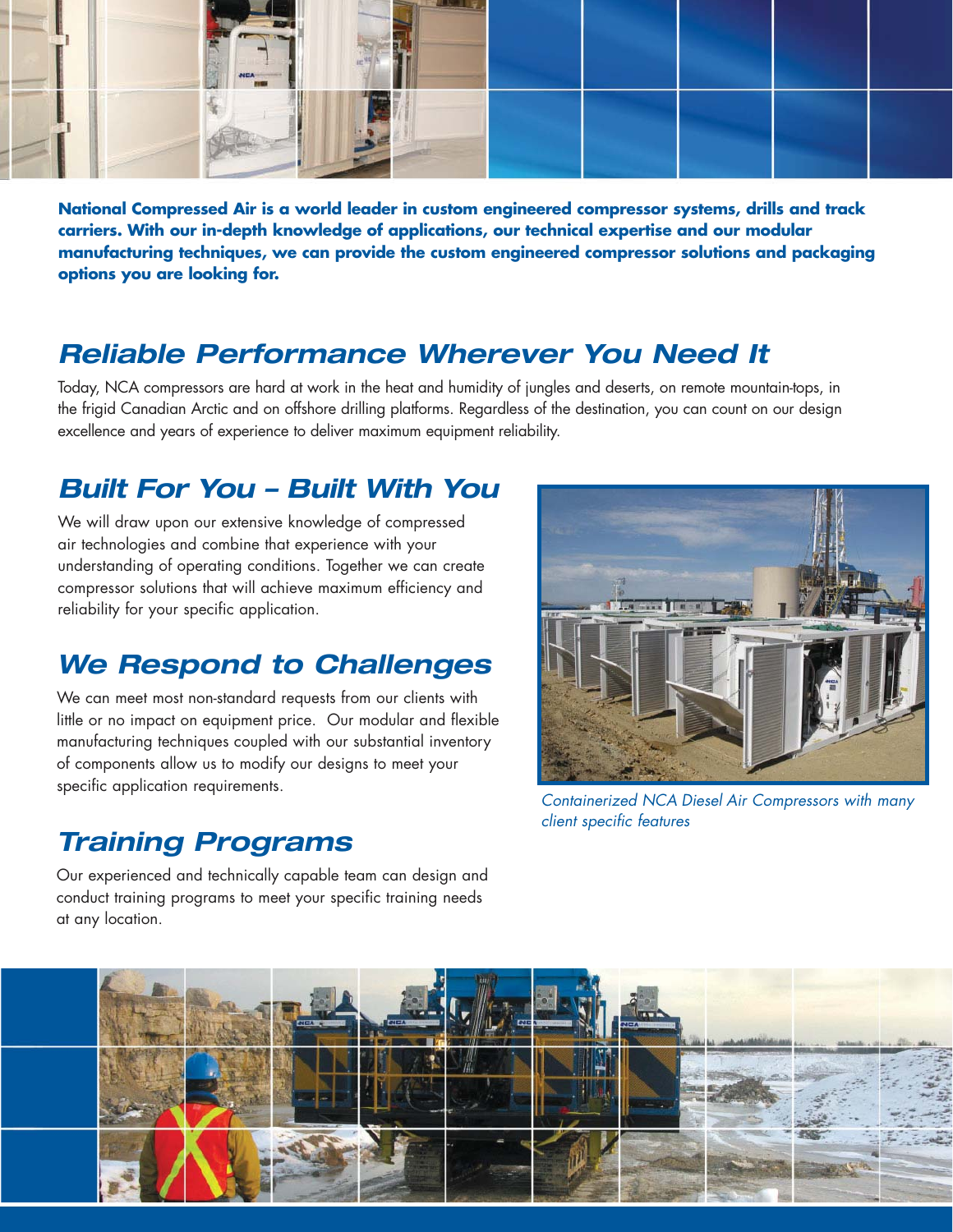

# **Features and Options Engineered For Your Industry**

Based on our extensive knowledge of the industry requirements and environmental challenges, we have developed a number of competitively priced features and options.

| <b>INDUSTRY</b>                                                | <b>Oil and Gas</b><br><b>Production</b> | <b>Mining &amp; Mineral</b><br><b>Exploration</b> | <b>Oil and Gas Exploration</b> |                       |
|----------------------------------------------------------------|-----------------------------------------|---------------------------------------------------|--------------------------------|-----------------------|
| <b>OPTIONS</b>                                                 |                                         |                                                   | <b>Land Seismic</b>            | <b>Marine Seismic</b> |
| <b>Custom Volumes and/or Pressures</b>                         |                                         |                                                   |                                |                       |
| <b>ISO Containerization</b>                                    |                                         |                                                   |                                |                       |
| <b>DNV Crash Proof Frames</b>                                  |                                         |                                                   |                                |                       |
| <b>Trailer Packages</b>                                        |                                         |                                                   |                                |                       |
| <b>Cold Weather Operational Features</b>                       |                                         |                                                   |                                |                       |
| <b>High Ambient Operational Features</b>                       |                                         |                                                   |                                |                       |
| <b>High Elevation Operational Capability</b>                   |                                         |                                                   |                                |                       |
| Hazardous Area Options - Class 1, Div 1 or 2, Zone 2           |                                         |                                                   |                                |                       |
| After Cooler, Filtration and Dryer Packages                    |                                         |                                                   |                                |                       |
| Data Links for Central Control or Remote Data Availability     |                                         |                                                   |                                |                       |
| Modular Breakdown for Efficient Transport and Reassembly       |                                         |                                                   |                                |                       |
| <b>Custom Enclosures</b>                                       |                                         |                                                   |                                |                       |
| Light Weight Modular Systems for Man or Helicopter Portability |                                         |                                                   |                                |                       |
| <b>Rubber and Steel Track Mobility</b>                         |                                         |                                                   |                                |                       |
| <b>Sea Water Cooling</b>                                       |                                         |                                                   |                                |                       |
| Frame Adaptations for Lifting, Towing and Hoisting             |                                         |                                                   |                                |                       |

Please contact us for any other special features required, which are not listed above.



NCA High Pressure Diesel Compressor designed for Oil Field Application



Helicopter Portable Modular Mineral Exploration Package